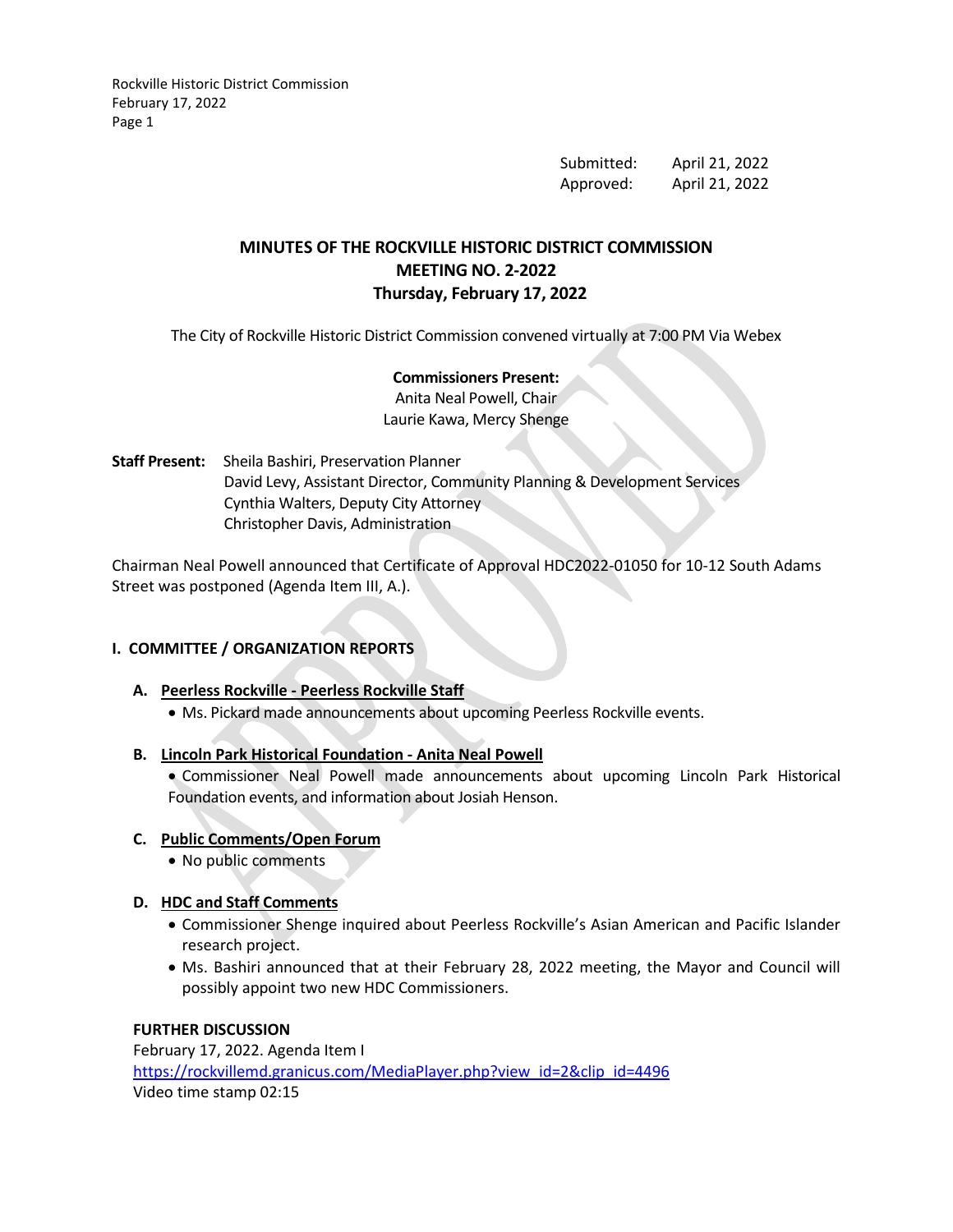#### **II. CONSENT AGENDA**

*Consent Agenda items may be approved per the Staff Report without discussion. However, any person may request that the Chair remove an item from the Consent Agenda for discussion and public comments before the vote.*

- **A. APPROVAL OF MINUTES:** March 18, 2021
- **B. REVIEW AND ACTION - MONTGOMERY COUNTY HISTORIC PRESERVATION TAX CREDIT APPLICATIONS:**

#### **TAX CREDIT HDC2021-01019**

**Applicant:** Stephanie F. Yoffee **Address:** 702 Maple Avenue **Request:** Historic Tax Credit Application

#### **TAX CREDIT HDC2021-01023**

**Applicant:** Frederick and Patricia Evans **Address:** 701 Grandin Avenue **Request:** Historic Tax Credit Application

#### **TAX CREDIT HDC2021-01024**

**Applicant:** Jeanne O'Meara **Address:** 419 West Montgomery Avenue **Request:** Historic Tax Credit Application

### **TAX CREDIT HDC2021-01025**

**Applicant:** Matro LLC/Matin Maghsoudzadeh and Robert H. Kirchiro **Address:** 218 West Montgomery Avenue **Request:** Historic Tax Credit Application

**Commissioner Kawa moved to approve the Consent Agenda as presented.**

### **RESULT: APPROVED [UNANIMOUS]**

**MOTION:** Commissioner Kawa **SECOND:** Commissioner Shenge **IN FAVOR:** Commissioners Neal Powell, Kawa, and Shenge

#### **FURTHER DISCUSSION**

February 17, 2022. Agenda Item II [https://rockvillemd.granicus.com/MediaPlayer.php?view\\_id=2&clip\\_id=4496](https://rockvillemd.granicus.com/MediaPlayer.php?view_id=2&clip_id=4496) Video time stamp 12:25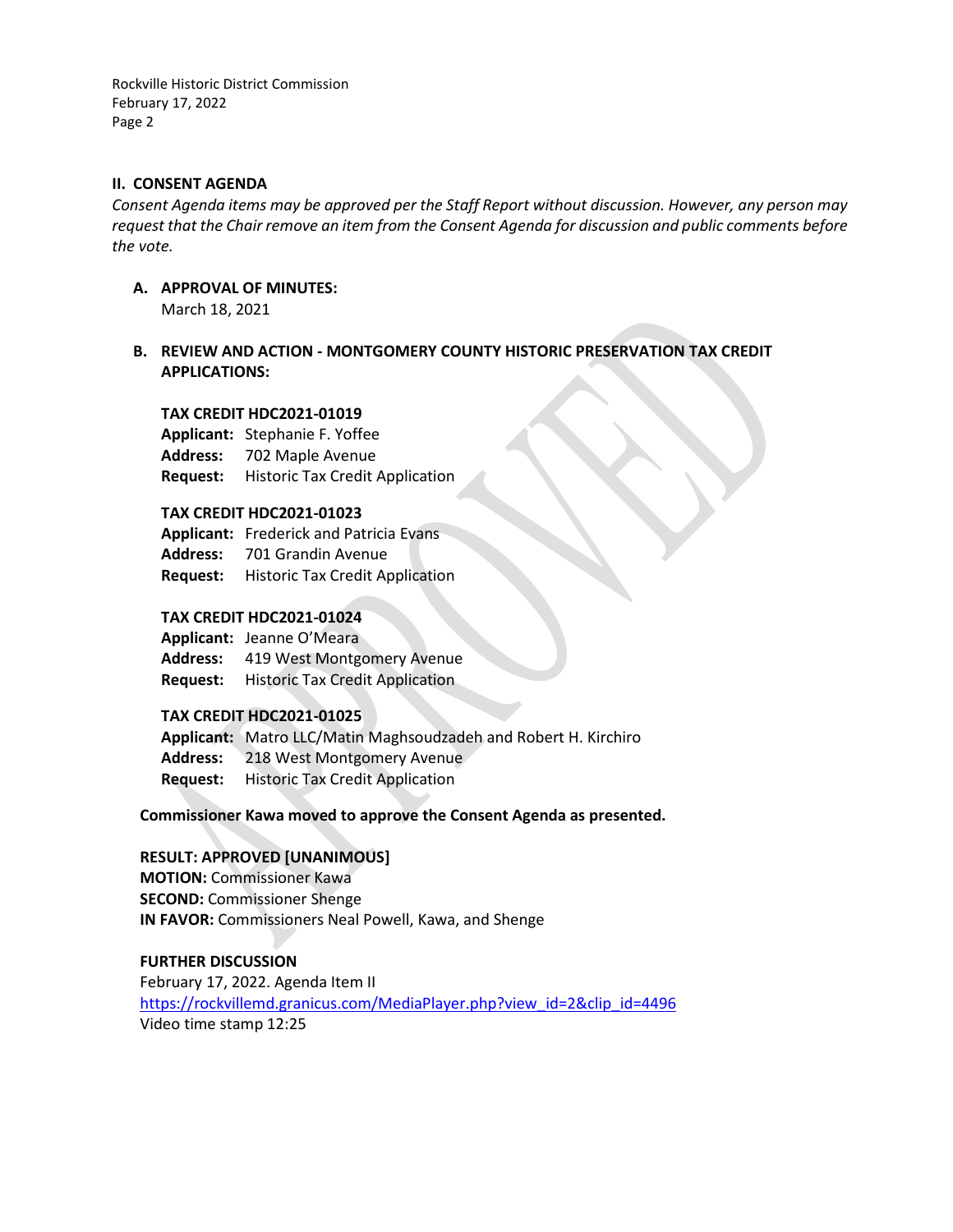#### **IV. EVALUATION OF SIGNIFICANCE**

#### **A. HDC2021-01034**

- **Applicant:** Peerless Rockville Preservation, LTD
- **Owner:** Hector G. Mora
- **Address:** 500 Great Falls Road
- **Request:** Evaluation of Historic Significance (Designation Proposed)

**Commissioner Kawa, finding that the property at 500 Great Falls Road meets Architectural, Design and Landscape Significance criteria a) and e) of the adopted HDC criteria for historic designation, moved that the HDC recommend historic designation of the property at 500 Great Falls Road.** 

**RESULT: APPROVED [UNANIMOUS] MOTION**: Commissioner Kawa **SECOND**: Commissioner Shenge **IN FAVOR**: Commissioners Neal Powell, Kawa, and Shenge

**Commissioner Kawa made a motion to recommend the Mayor and Council rezone the property to place it in the historic designation zone.**

### **RESULT: APPROVED [UNANIMOUS]**

**MOTION**: Commissioner Kawa **SECOND**: Commissioner Shenge **IN FAVOR**: Commissioners Neal Powell, Kawa, and Shenge

### **FURTHER DISCUSSION**

February 17, 2022. Agenda Item IV [https://rockvillemd.granicus.com/MediaPlayer.php?view\\_id=2&clip\\_id=4496](https://rockvillemd.granicus.com/MediaPlayer.php?view_id=2&clip_id=4496) Video time stamp 14:30

### **V. DISCUSSION**

### **A. Old Business:**

• The Commissioners discussed updating the Rules of Procedure.

### **B. New Business:**

• The Commission discussed the upcoming meeting and future training.

### **FURTHER DISCUSSION**

February 17, 2022. Agenda Item V [https://rockvillemd.granicus.com/MediaPlayer.php?view\\_id=2&clip\\_id=4496](https://rockvillemd.granicus.com/MediaPlayer.php?view_id=2&clip_id=4496) Video time stamp 1:41:35